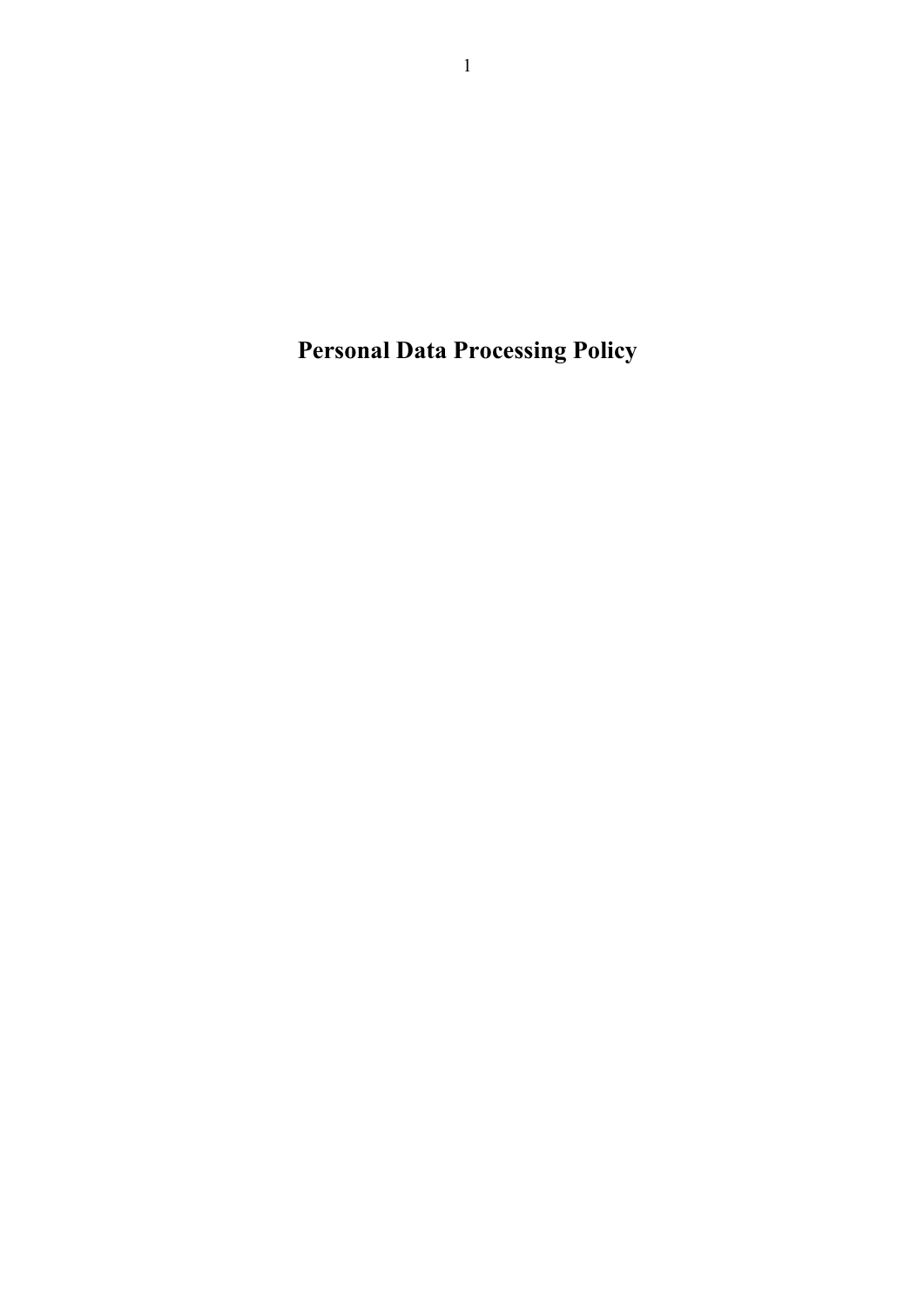# **Contents**

| 1.  |                                                                                                        |  |
|-----|--------------------------------------------------------------------------------------------------------|--|
| 2.  |                                                                                                        |  |
| 3.  |                                                                                                        |  |
| 4.  |                                                                                                        |  |
| 5.  |                                                                                                        |  |
| 6.  |                                                                                                        |  |
|     | Personal data processing of BC Zenit LLC members, Members of the Board and Members of the Internal     |  |
| 8.  |                                                                                                        |  |
| 9.  |                                                                                                        |  |
| 10. |                                                                                                        |  |
| 11. | Rights and obligations of the personal data owner and BC Zenit LLC in personal data processing sphere. |  |
| 12. | Responsibilities of BC Zenit LLC employees in personal data processing within their job duties10       |  |
| 13. |                                                                                                        |  |
|     |                                                                                                        |  |
|     |                                                                                                        |  |
|     |                                                                                                        |  |
|     |                                                                                                        |  |
|     |                                                                                                        |  |
|     |                                                                                                        |  |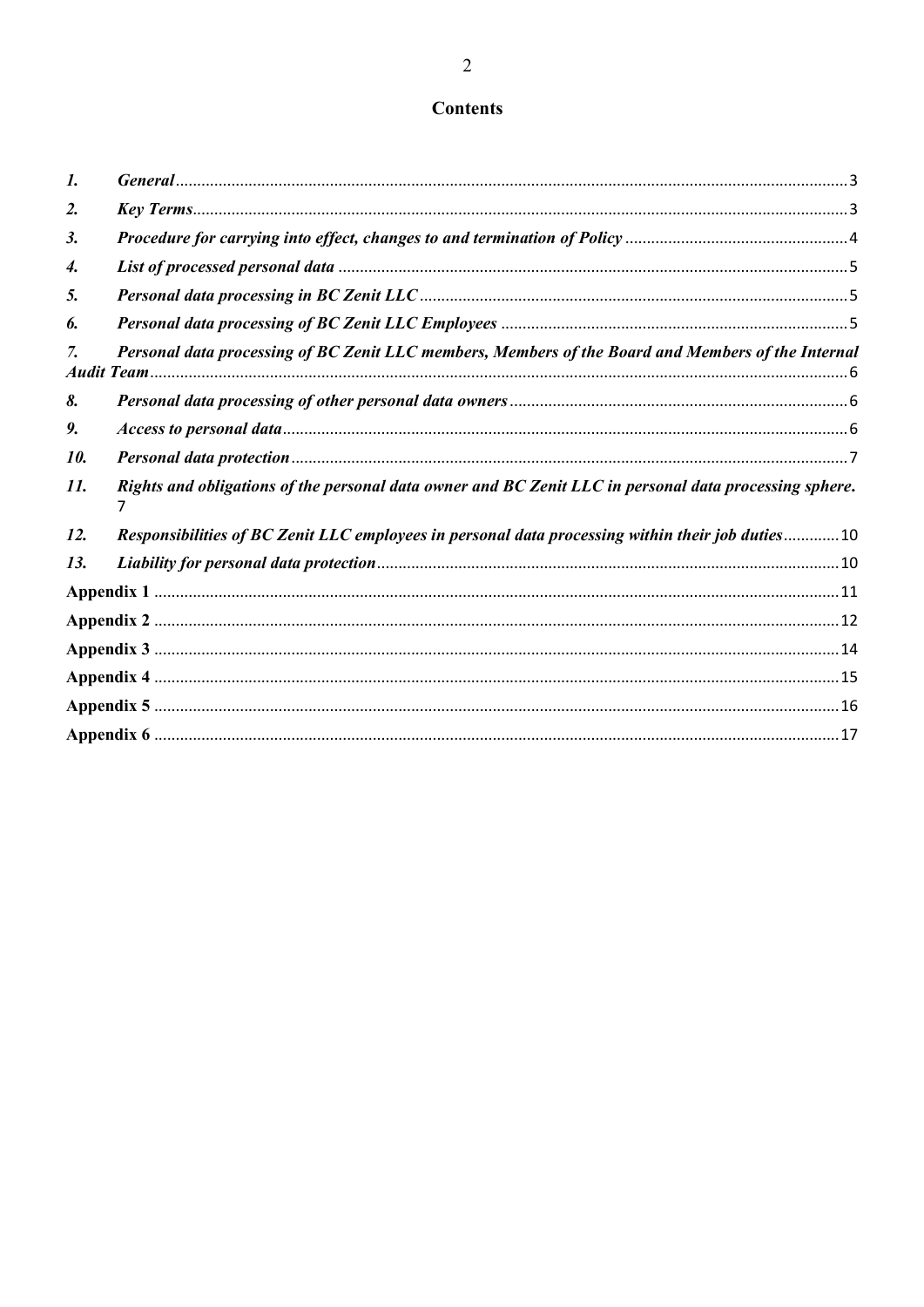#### *1. General*

<span id="page-2-0"></span>1.1 Personal Data Processing Policy (hereinafter the Policy) in Zenit Basketball Club Limited Liability Company (hereinafter BC Zenit LLC) is developed in compliance with the requirements of Clause 2 Part 1 Art. 18.1 of Federal Law No. 152-ФЗ "On Personal Data" dated July 27, 2006 (hereinafter the Law) in order to protect civil rights and liberties in processing personal data, including protection of personal privacy rights.

1.2 The Policy establishes the procedure for receiving, searching, collecting, systematizing, accumulating, storing, clarifying, updating, changing, using, distributing (including transferring), depersonalizing, blocking, destroying, record keeping of documents containing information related to personal data using computer equipment or without it.

1.3 This Policy is an element of the scope of measures taken by BC Zenit LLC to protect the processed personal data from unauthorized access, destruction, distortion or disclosure.

1.4 The Policy applies to relations in the sphere of personal data processing that have arisen at BC Zenit LLC both before and after the approval of this Policy.

1.5 Pursuant to the requirements of Article. 18.1, Part 2, of the Law, this Policy is published freely available on the BC Zenit LLC Internet website.

1.6 Legal basis for personal data processing:

- Constitution of the Russian Federation;
- Civil Code of the Russian Federation;
- Labor Code of the Russian Federation;
- Tax Code of the Russian Federation:
- Federal Law No. 14-ФЗ "On Limited Liability Companies" dated 08.02.1998;
- Federal Law No. 402- $\Phi$ 3 "On Accounting" dated 06.12.2011;
- Federal Law No. 167- $\Phi$ 3 "Concerning Compulsory Pension Insurance in the Russian Federation" dated 15.12.2001;
- other legislative acts regulating relations connected with the activities of the Operator;
- BC Zenit LLC Articles of Organization;
- Contracts concluded between BC Zenit LLC and personal data owners;
- consent of personal data owners to processing their personal data.

#### <span id="page-2-1"></span>*2. Key Terms*

In accordance with the legislation in force, the following terms apply to this Policy: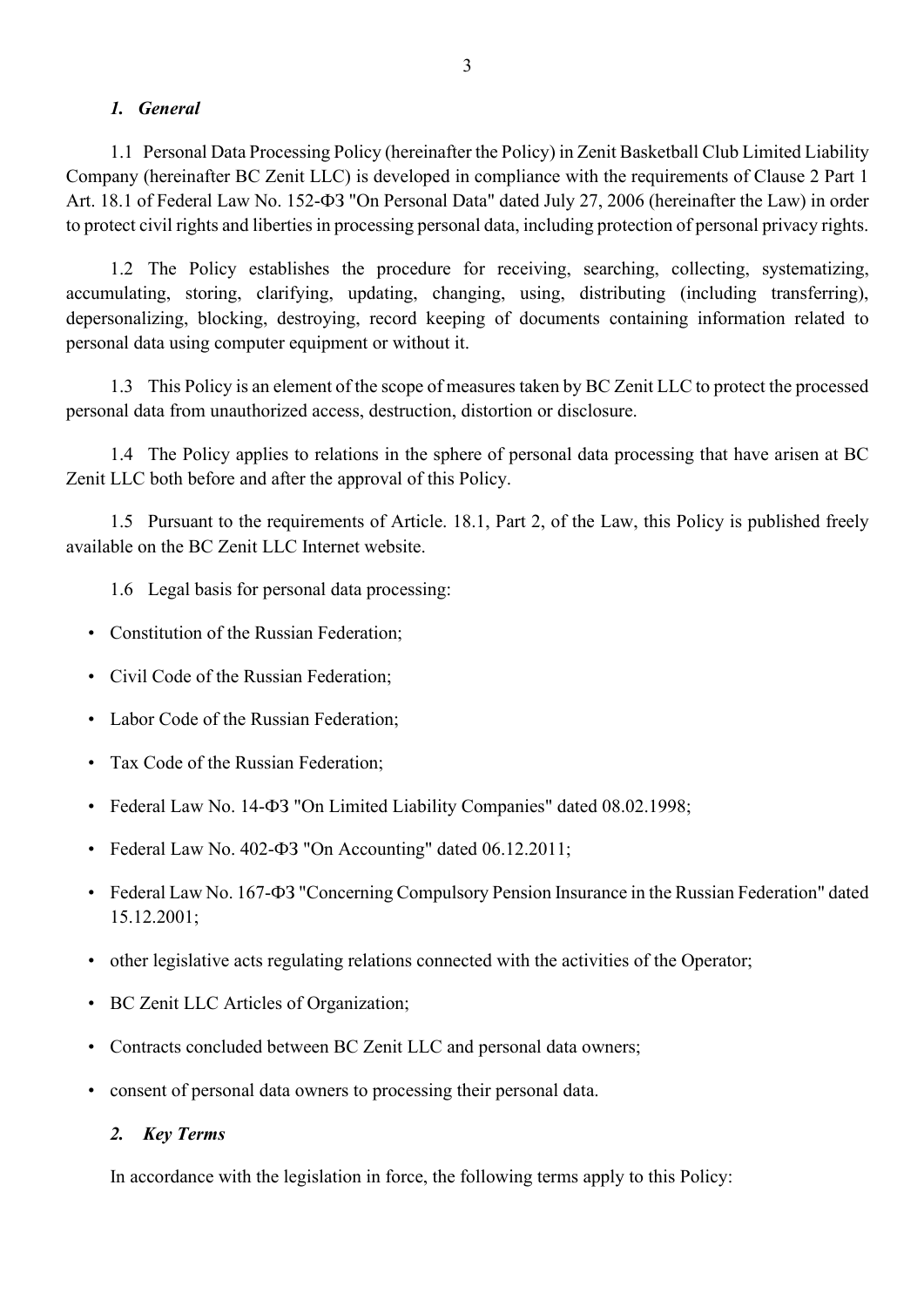**personal data** — any information relating directly or indirectly to a defined or definable individual (personal data owner);

**operator** — a state body, municipal body, legal or physical entity organizing and (or) processing independently or jointly with other persons personal data, as well as establishing the purposes of personal data processing, amount of personal data to be processed, actions (operations) performed with personal data;

**personal data processing** — any action (operation) or set of actions (operations) with personal data performed using computer equipment or without it, including collection, recording, systematization, accumulation, storage, clarification (updating, changing), extraction, use, transfer (distribution, provision, access), depersonalization, blocking, deletion, destruction of personal data;

**automated personal data processing** — personal data processing using computer technology;

**personal data dissemination** — actions aimed at disclosing personal data to general public;

**presentation of personal data** — actions aimed at disclosing personal data to a specific person or certain group of persons;

**personal data blocking** — suspension of personal data processing (unless processing is necessary for personal data clarification);

**destruction of personal data** — actions as a result of which it becomes impossible to restore the content of personal data in the personal data information system and (or) as a result of which tangible media of personal data are destroyed;

**depersonalization of personal data** — actions as a result of which it becomes impossible to identify the belonging of personal data to a specific personal data owner without using additional information;

**personal data information system** — a set of personal data contained in the databases and information technologies and technical means allowing their processing;

**confidentiality of personal data** — mandatory requirement for the operator or other person who has been granted access to personal data not to allow their dissemination without the consent of the personal data owner or on any other legal basis;

**other personal data owners** — individuals whose personal data BC Zenit LLC is authorized to process in connection with the concluded contract or consent of the personal data owner, including individuals who are before, during and after the home match present in the sports complex on the basis of a ticket, season pass or invitation, and not involved in the competition, including those participating in the organization and peacekeeping during the match, not being employees or members of BC Zenit LLC;

**personal data permitted by the personal data owners for dissemination** — personal data, accessof an unlimited circle of persons to which is granted by the personal data owner by giving consent to the processing of personal data permitted by the subject of personal data for distribution in the manner prescribed by the Law.

<span id="page-3-0"></span>*3. Procedure for carrying into effect, changes to and termination of Policy*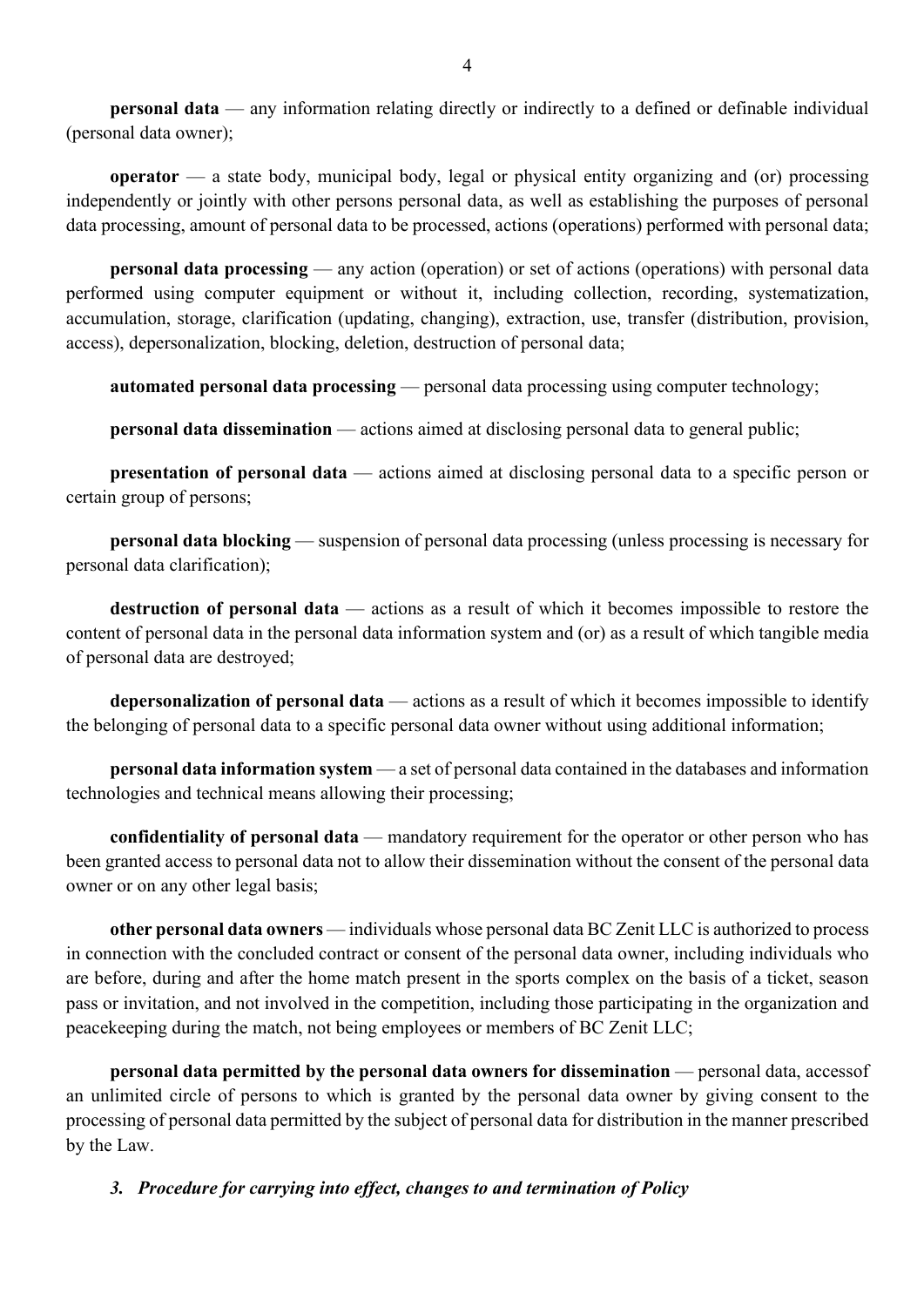3.1 This Policy is approved and put into effect by Order of BC Zenit LLC General Director from the moment of its issue. The Policy remains in force indefinitely until it is canceled, amended or replaced by a new internal regulatory document.

3.2 All BC Zenit LLC employees should familiarize themselves with the Policy against signature. Keeping the acknowledgment lists (Appendix 7) is done by BC Zenit LLC HR Manager.

### *4. List of processed personal data*

<span id="page-4-0"></span>4.1 In order for the parties to the labor contract (employee and employer) to fulfill their obligations and exercise their rights, BC Zenit LLC shall process the personal data of the employees provided for by T-2 Form (Employee data card), approved by Resolution No. 1 of the State Statistics Committee of Russia on 05.01.2004, and also other information about employees in accordance with the "List of employees personal data" processed by BC Zenit LLC.

4.2 Personal data of individuals are processed in order to conclude contracts and perform contractual relations in accordance with the applicable law.

4.3 Personal data of individuals are processed for the purposes of advertising and information mailing, carried out by BC Zenit LLC with the consent of the personal data owners, in accordance with the applicable law.

4.4 In order to implement Federal Law No. 14-ФЗ "On Limited Liability Companies" dated 02.02.1998, personal data of Members, Members of the Board and Members of the Internal Audit Team (Auditor) of BC Zenit LLC are processed.

4.5 Personal data of individuals are processed to sell season passes and tickets to individuals for matches of "Zenith" Basketball Club, as well as other goods, works and services.

### *5. Personal data processing in BC Zenit LLC*

<span id="page-4-1"></span>5.1 Processing of personal data in BC Zenit LLC is carried out exclusively on legal basis in accordance with the applicable law.

5.2 Processing of personal data without computer means is carried out by BC Zenit LLC in accordance with the Regulation on the particulars of personal data processing carried out without computer means, approved by Regulation of the Government of the Russian Federation No. 687 dated September 15, 2008.

5.3 Personal data on paper shall be stored in metal cabinets and safes.

5.4 Automated processing of personal data shall be done using IT-equipment.

5.5 Personal data protection is effected by BC Zenit LLC in accordance with the applicable law.

5.6. BC Zenit LLC has the right to transfer, including cross-border, personal data to third parties to the extent necessary for the implementation of the purposes of processing personal data.

### <span id="page-4-2"></span>*6. Personal data processing of BC Zenit LLC Employees*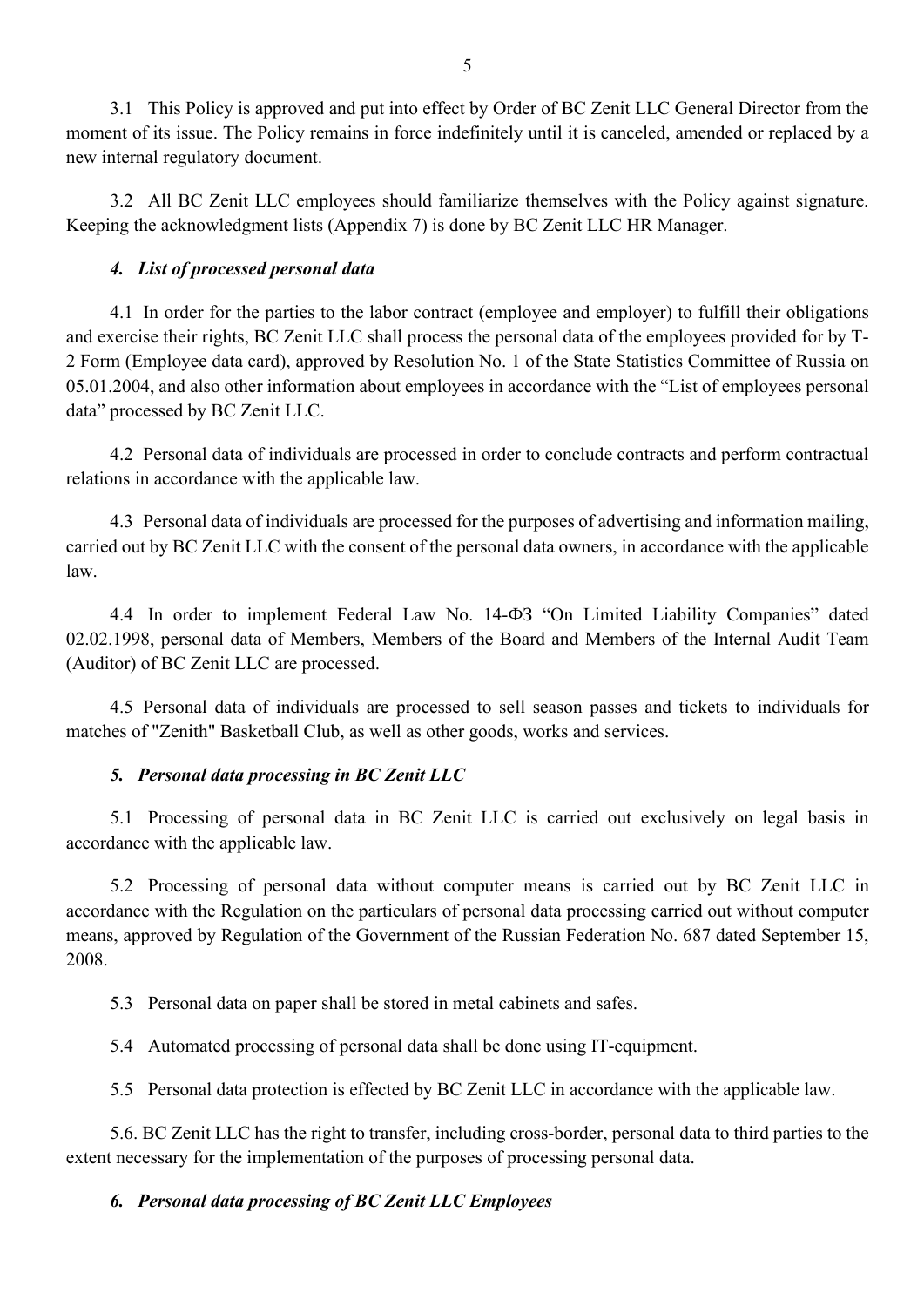6.1 Processing of personal data of an employee is carried out solely for the purpose of ensuring laws and other regulatory legal acts, assisting an employee in finding a job, training and career development, ensuring private security of the employee, preservation of property, control of the quantity and quality of the work performed.

6.2 Acquisition (collection) of personal data of BC Zenit LLC employees is carried out by HR Manager. All personal data of the employee is requested from him. If the employee's personal data can only be obtained from a third party, the employee shall be notified in advance, and a written consent shall be required from him (Appendix 1). BC Zenit LLC shall inform the employee about the purpose, the alleged sources and methods of obtaining personal data, as well as about the nature of the personal data to be received and about the consequences of the employee's refusal to give written consent to receive them.

6.3 BC Zenit LLC shall not request, receive and process personal data of the employee concerning his political, religious and other beliefs, his private life, and other data related to personal data of special category.

6.4 BC Zenit LLC shall not receive or process the personal data of the employee concerning his membership in public associations or trade unions, except to the extent provided for by the Labor Code of the Russian Federation and federal laws.

6.5 Employment books, personnel files, employee personal record forms in T-2 format shall be kept by BC Zenit LLC HR Manager. Documents containing personal data necessary for making salary payments, as well as other payments and deductions to employees (to the Pension Fund, Social Insurance Fund) shall be kept at BC Zenit LLC Accounting Department.

6.6 Archive storage of personal data of BC Zenit LLC employees shall be on paper in metal cabinets and safes.

6.7 When making decisions affecting the interests of an employee, BC Zenit LLC shall not use the personal data of the employee obtained solely as a result of their automated processing.

# <span id="page-5-0"></span>*7. Personal data processing of BC Zenit LLC members, Members of the Board and Members of the Internal Audit Team*

7.1 Personal data of Members, Members of the Board and Members of the Audit Team (Auditor) of BC Zenit LLC shall be provided and processed on the basis and to the extent necessary to fulfill the requirements of Federal Law No. 14-ФЗ "On Limited Liability Companies" dated 08.02.1998.

### *8. Personal data processing of other personal data owners*

<span id="page-5-1"></span>8.1 Processing by BC Zenit LLC of third party personal data is performed solely for the purposes and in the amount stated in the consent of the personal data owner to processing of his personal data acquired by BC Zenit LLC on legal grounds directly from the personal data owner or his authorized representative.

8.2 BC Zenit LLC performs personal data processing in full compliance with the current legislation requirements and exclusively in the interests of the personal data owner and of BC Zenit LLC.

## <span id="page-5-2"></span>*9. Access to personal data*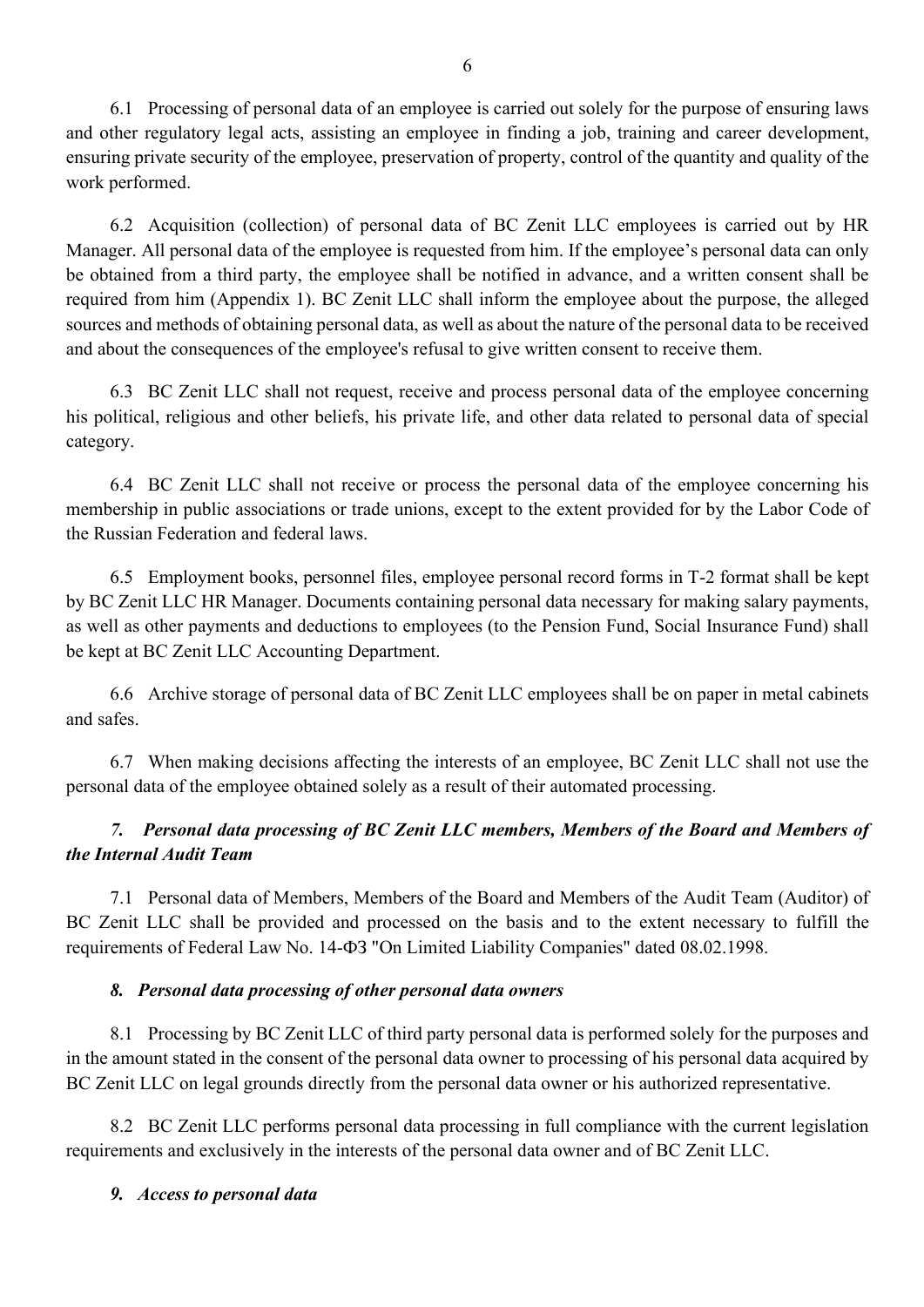9.1 Access to personal data is permitted only to those employees of BC Zenit LLC who need personal data to perform their functional duties according to the List of employees allowed to work with personal data in BC Zenit LLC. Access of other persons to personal data is granted on the basis of a written permit issued by BC Zenit LLC General Director.

9.2 Access to personal data concerning health status of BC Zenit LLC regular and youth system players is restricted to medical personnel who are professionally involved in medical activities and are required to maintain medical confidentiality in accordance with the legislation of the Russian Federation.

9.3 For information support of BC Zenit LLC activities, internal publicly accessible sources of personal data may be created (including telephone directories, address books, corporate directory service, etc.).

9.4 External access to personal data of employees by virtue of current legislation and in accordance with contractual relations is granted to:

- the RF Federal Tax Service bodies;
- military registration and enlistment offices;
- RF Pension Fund and its local agencies;
- Federal Compulsory Medical Insurance Fund of the Russian Federation and its local agencies;
- Social Insurance Fund of the Russian Federation and its local agencies;

• law enforcement agencies, authorities of the RF Prosecutor's Office, the Federal Service of Court Bailiffs and its local agencies and other bodies of state power within the powers granted to them by law;

• insurance companies under life and health compulsory and voluntary medical insurance contracts concluded by the employer with employees.

## <span id="page-6-0"></span>*10. Personal data protection*

10.1 Protection of personal data in BC Zenit LLC is a system of measures ensuring prevention of unauthorized access to personal data, of their unlawful modification, destruction, use, disclosure or dissemination. In order to protect personal data, BC Zenit LLC shall take legal, organizational and technical measures in accordance with the applicable federal laws and internal regulatory documents of BC Zenit LLC LLC in the sphere of information protection.

10.2 BC Zenit LLC shall keep personal data in a format allowing to identify the personal data owner:

• for no longer than the purpose of personal data processing requires,

• until the expiration of the owner's consent or until the owner withdraws his consent to personal data processing, or until unlawful processing of personal data is discovered,

• until the termination of BC Zenit LLC activities, unless a different personal data storage period is established by a federal law or a contract.

<span id="page-6-1"></span>*11. Rights and obligations of the personal data owner and BC Zenit LLC in personal data processing sphere*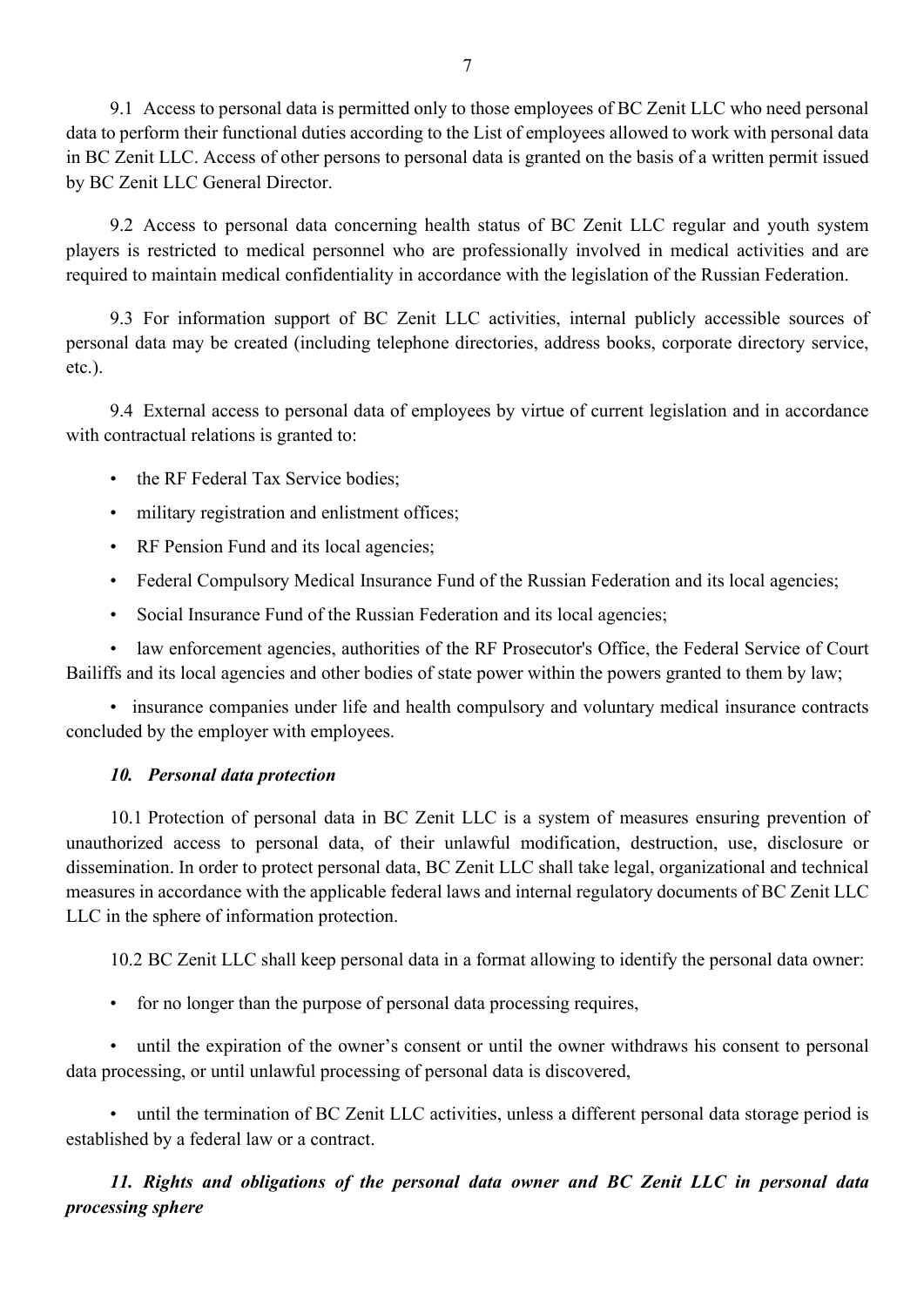11.1 BC Zenit LLC in accordance with the applicable law shall:

11.1.1 Comply with the requirements to processing and protection of personal data established by law and monitor the compliance with the requirements of this Policy.

11.1.2 Allow access to personal data of personal data owners only to personal data owners, designated persons or legal representatives of the personal data owner.

11.1.3 Keep a personal data owners' request log (Appendix 4).

11.1.4 Not disclose personal data to a third party without written consent of the personal data owner, unless it is necessary to prevent a threat to life and health of the personal data owner, as well as in other cases provided for by the applicable law.

11.1.5 Not disclose personal data for commercial purposes without written consent of the personal data owner.

11.1.6 Process personal data owners' requests in accordance with the applicable law.

11.1.7 Warn persons receiving personal data from BC Zenit LLC that the data can only be used for the purposes for which they were communicated. This provision of the Policy does not apply to the exchange of personal data of employees in the manner prescribed by the Labor Code of the Russian Federation and other federal laws.

11.1.8 Receive (request) from the employee (and, in cases provided for by law, from third parties) personal data necessary for performance of the obligations of BC Zenit LLC arising from the employment contract, as well as provided for by applicable law.

11.1.9 Request information on the employee's state of health related to the fitness of the employee to perform his employment function.

11.1.10 Receive (request) from the personal data owner personal data necessary for performing the contracted relations or in case of current legislation requirements.

11.1.11 Provide personal data to third parties (including public authorities) without written consent of the personal data owner in cases provided by law only.

11.1.12 Process personal data permitted by the personal data owners for dissemination in compliance with the prohibitions and conditions provided for by the Law.

11.1.13 Provide access to personal data of employees to specially authorized persons only.

11.2 The employee agrees to:

11.2.1 Provide to BC Zenit LLC complete and reliable personal data.

11.2.2 Present to BC Zenit LLC documents containing personal data provided for by law (including in accordance with Article 65 of the Labor Code of the Russian Federation: passport or other identification document, work record book (except when the employment contract is concluded for the first time), Sate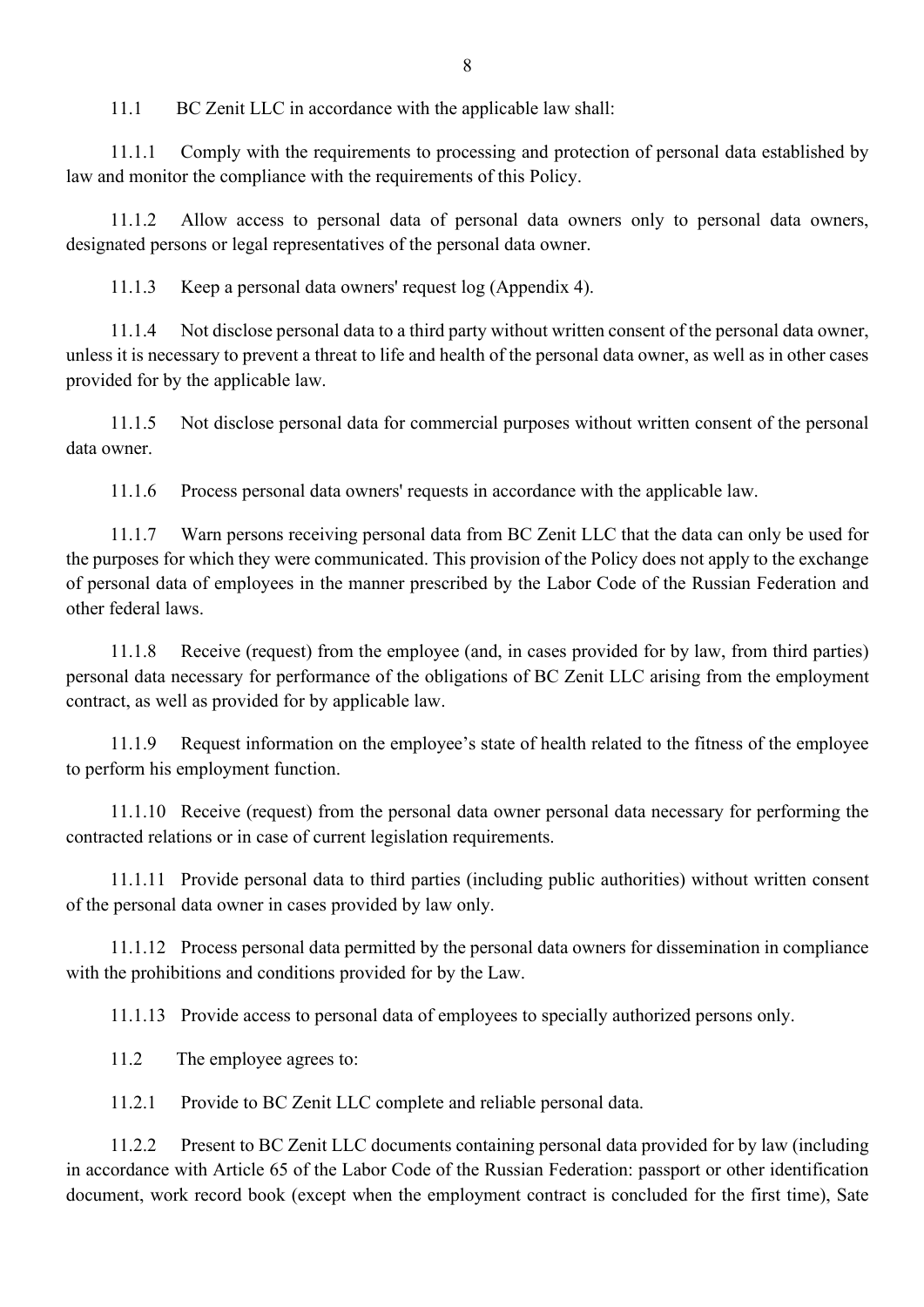pension insurance certificate, military registration documents (for persons liable for military duty and persons subject to conscription), documents on education, qualifications, special training, as well as additional documents in cases provided by law).

11.2.3 In order to properly fulfill by BC Zenit LLC its responsibilities, as well as exercise the rights stipulated by law, immediately inform BC Zenit LLC about any change in personal data (last name, first name, middle name, registration or residence address, phone, mobile phone, admission to educational institution, receiving (completing) education (additional education), child birth, change of marital status, etc.).

11.3 The employee has the right to:

11.3.1 Receive complete information about his personal data and their processing.

11.3.2 Have free access to his personal data, including the right to receive a copy of any record containing his personal data, except as otherwise provided by law.

11.3.3 Demand exclusion or correction of incorrect or incomplete personal data by submitting to BC Zenit LLC a written statement accompanied by documents confirming the correctness of personal data.

11.4 The party to the contractual relations shall:

11.4.1 Provide BC Zenit LLC with complete and reliable personal data in order to properly perform the contractual obligations.

11.4.2 When necessary to make changes to personal data, provide supporting documents.

11.5 Other personal data owners have the right to:

11.5.1 Receive, following the request of the personal data owner or his legal representative, information on processing of their personal data to the extent established by applicable law.

11.5.2 The request must contain the number of the main document proving the identity of the personal data owner or his representative, information on the date of issuance of the said document and the authority that issued it, information confirming the existence of relations between the personal data owner and the operator (contract number, date of conclusion, keyword and (or) other information), or information that otherwise confirms the fact that the operator processed personal data, signature of the personal data owner or his representative. The request may be sent in the form of an electronic document and signed by electronic signature in accordance with the legislation of the Russian Federation.

11.5.3 Personal data owner has the right to require BC Zenit LLC to clarify his personal data on the basis of supporting documents, to block them or to destroy them if the personal data is incomplete, outdated, inaccurate, illegally obtained or is not necessary for the stated purpose of processing, and also take measures prescribed by law to protect his rights.

11.5.4 Depending on the content of the request the response to the personal data owner shall be prepared as per a standard form (Appendix 5 or 6).

11.5.5 The fact of destruction of personal data shall be recorded in the Act of destruction (Appendix 3).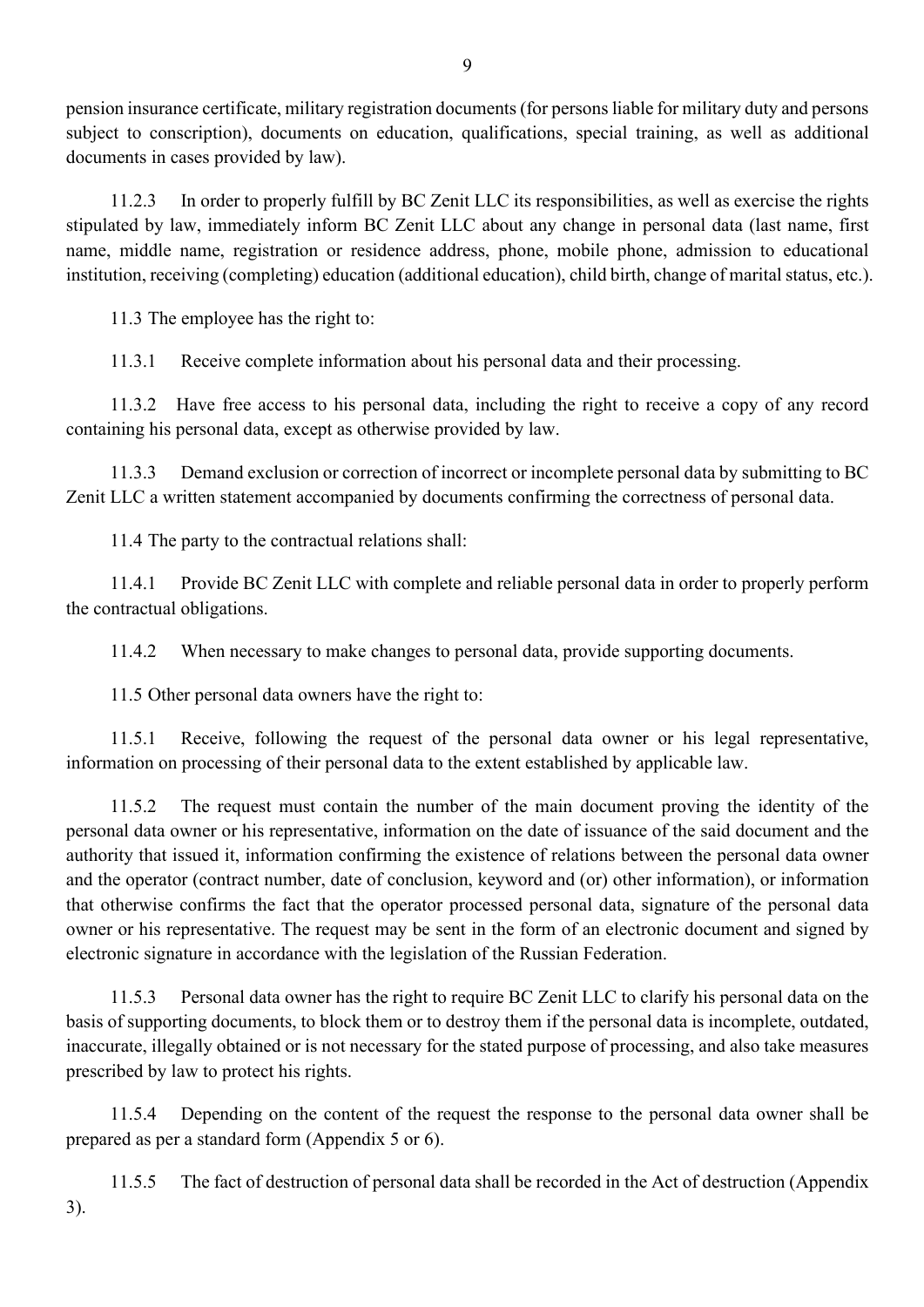#### *12. Responsibilities of BC Zenit LLC employees in personal data processing within their job duties*

<span id="page-9-0"></span>12.1 The employees of BC Zenit LLC, who process personal data during the performance of their job duties, are required to comply with the requirements of this Policy and other internal regulatory documents governing personal data processing in BC Zenit LLC.

12.2 HR Manager must keep HR accounting documents containing personal data of employees in accordance with the requirements of the law and allow no familiarization with the personal data by unauthorized persons.

12.3 Employees must use personal data that became known to them during the performance of their job duties solely for the purpose of fulfilling their duties.

12.4 Employees are prohibited from distributing, disclosing, or making available to third parties personal data that became known to them during their work at BC Zenit LLC, unless provided by law, or when this is due to the established personal data processing technology.

#### <span id="page-9-1"></span>*13. Liability for personal data protection*

13.1 For violation of the personal data processing rules, their unlawful disclosure or distribution, the liable persons are subject to disciplinary, administrative, civil or criminal liability in accordance with the applicable law.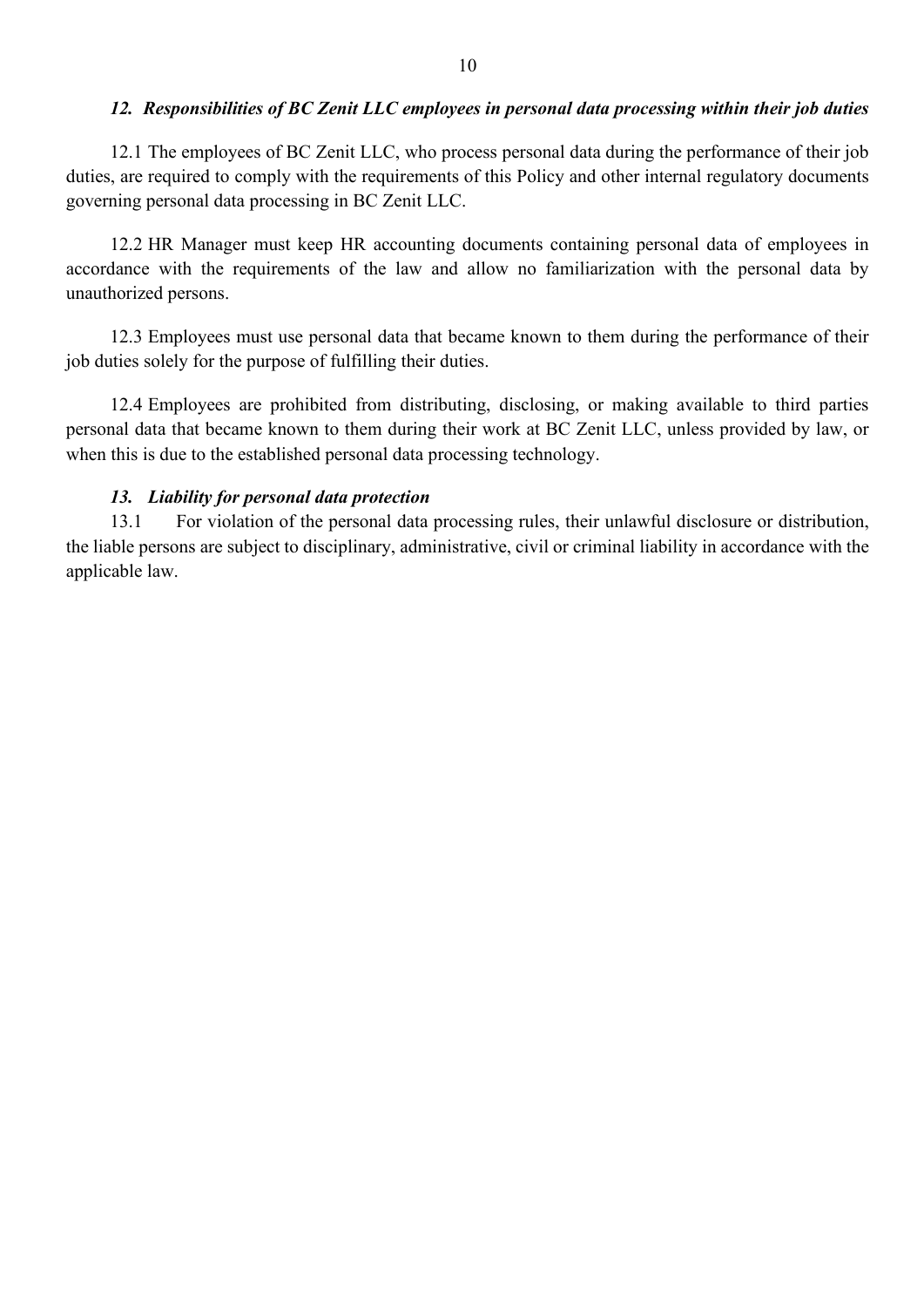# <span id="page-10-0"></span>**Standard Form of Consent of a Personal Data Owner for Acquiring his Personal Data from Third Parties**

| I,                                                                       |    |                                                                                                                                                                                                                           |  |
|--------------------------------------------------------------------------|----|---------------------------------------------------------------------------------------------------------------------------------------------------------------------------------------------------------------------------|--|
|                                                                          |    | (Full name of the Owner)                                                                                                                                                                                                  |  |
| Registered at the address:                                               |    |                                                                                                                                                                                                                           |  |
|                                                                          |    | (Registration address of the Owner)                                                                                                                                                                                       |  |
|                                                                          |    |                                                                                                                                                                                                                           |  |
|                                                                          |    |                                                                                                                                                                                                                           |  |
| floor 2, room 303, from third parties                                    |    | in accordance with Federal Law No. 152- $\Phi$ 3 "On Personal Data" dated 07/27/2006 I agree to receiving<br>by BC Zenit LLC, registered at: 197110, Russian Federation, Saint Petersburg, Futbolnaya alleya, 8, liter A, |  |
|                                                                          |    | (Full name or Third-party name)                                                                                                                                                                                           |  |
| the following information:                                               |    |                                                                                                                                                                                                                           |  |
|                                                                          |    |                                                                                                                                                                                                                           |  |
|                                                                          |    |                                                                                                                                                                                                                           |  |
|                                                                          |    |                                                                                                                                                                                                                           |  |
|                                                                          |    |                                                                                                                                                                                                                           |  |
|                                                                          |    |                                                                                                                                                                                                                           |  |
|                                                                          |    | (List of requested information, documentation and other data)                                                                                                                                                             |  |
| $\left\langle \left\langle \right\rangle \right\rangle$<br>$\rightarrow$ | 20 |                                                                                                                                                                                                                           |  |
|                                                                          |    | (signature, name)                                                                                                                                                                                                         |  |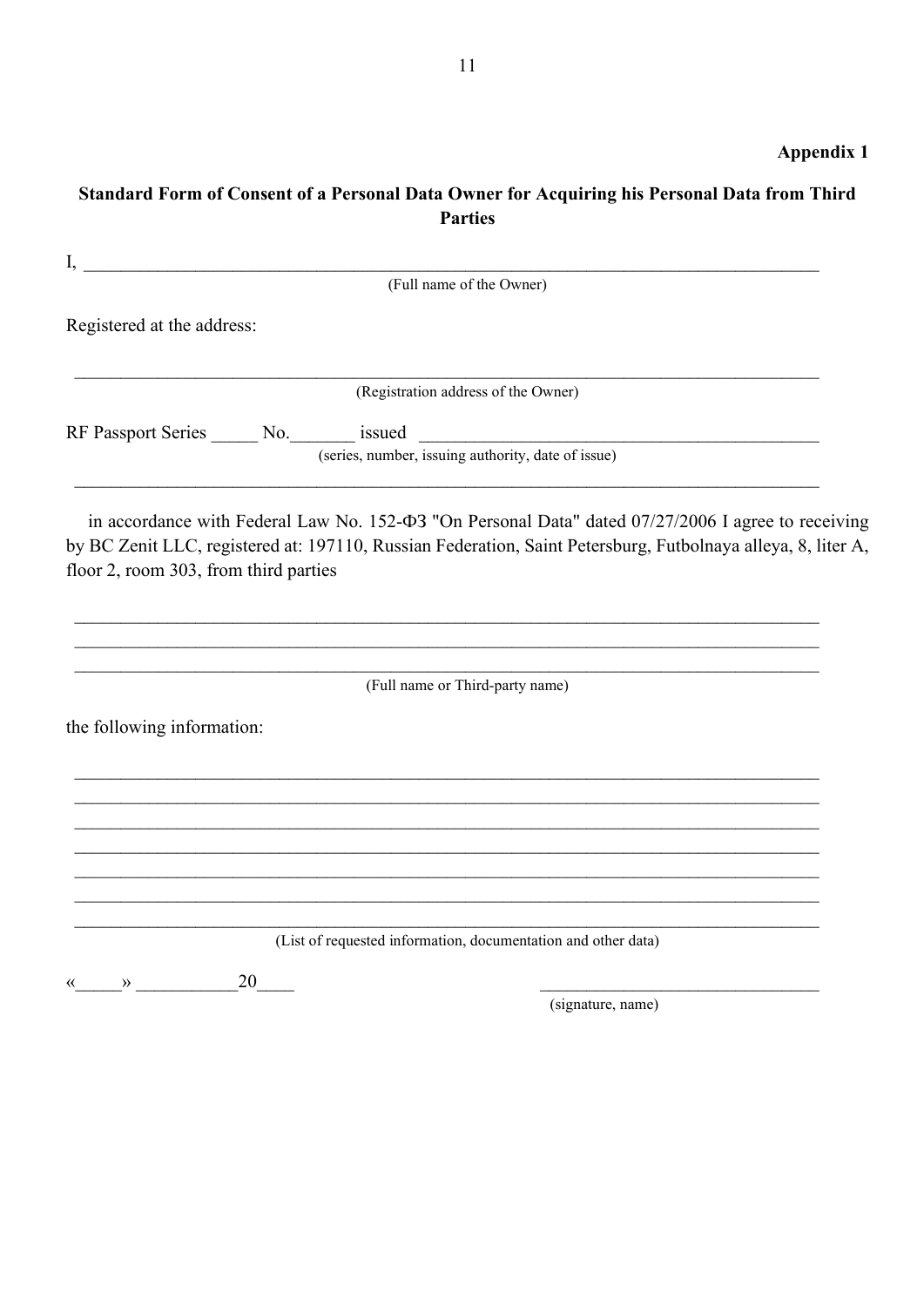#### **Appendix 2**

#### <span id="page-11-0"></span>**Standard Form of Employee's Written Consent for Personal Data Processing**

Name of operator receiving consent: BC Zenit LLC

Operator's Address: 197110, Saint Petersburg, Futbolnaya alleya, 8, liter A, floor 2, room 303 TIN 7838419434 PSRN 1087847003793

\_\_\_\_\_\_\_\_\_\_\_\_\_\_\_\_\_\_\_\_\_\_\_\_\_\_\_\_\_\_\_\_\_\_\_\_\_\_\_\_\_\_  $\mathcal{L}_\text{max}$  , and the set of the set of the set of the set of the set of the set of the set of the set of the set of the set of the set of the set of the set of the set of the set of the set of the set of the set of the

\_\_\_\_\_\_\_\_\_\_\_\_\_\_\_\_\_\_\_\_\_\_\_\_\_\_\_\_\_\_\_\_\_\_\_\_\_\_\_\_\_\_\_  $\mathcal{L}_\text{max}$  and  $\mathcal{L}_\text{max}$  and  $\mathcal{L}_\text{max}$  and  $\mathcal{L}_\text{max}$  and  $\mathcal{L}_\text{max}$ 

\_\_\_\_\_\_\_\_\_\_\_\_\_\_\_\_\_\_\_\_\_\_\_\_\_\_\_\_\_\_\_\_\_\_\_\_\_\_\_\_\_\_\_ \_\_\_\_\_\_\_\_\_\_\_\_\_\_\_\_\_\_\_\_\_\_\_\_\_\_\_\_\_\_\_\_\_\_\_\_\_\_\_\_\_\_\_

\_\_\_\_\_\_\_\_\_\_\_\_\_\_\_\_\_\_\_\_\_\_\_\_\_\_\_\_\_\_\_\_\_\_\_\_\_\_\_\_\_\_

Full name of the Personal Data Owner:

Registration address:

Passport: Series. No.

(issued by)

(issue date)

#### **CONSENT TO PROCESSING OF PERSONAL DATA**

I hereby grant to the Employer - the Basketball Club Zenit Limited Liability Company (hereinafter - BC Zenit LLC) – the right to process, both using computer equipment and without using it (including collection, recording , systematization, accumulation, storage, clarification (updating, changing), extraction, use, transfer (distribution, provision, access), depersonalization, blocking, deletion, destruction) of my personal data, containing in particular: surname, name, middle name, year, month, date and place of birth, gender, marital status, education, profession, identity document data, data on registration and actual place of residence, photo, tax identification number, information about income, education, employment, place of work and position, military duty, citizenship, state of health, biometric data, contact details (mobile phone number; home phone number; E-mail), information on numbers, series and other data of the state pension insurance certificate, certificate of taxpayer identification number, marriage/divorce certificate, birth certificate, diplomas and other educational documents, medical insurance policies, other similar documents , as well as other information (related to the category of personal data), with the exception of personal data relating to race and nationality, political views, religious or philosophical beliefs, intimate life.

This right is granted for:

- 1. Organization and execution of voluntary medical and other types of insurance.
- 2. State co-financing of pensions.
- 3. Issuance of salary cards in financial and credit institutions and organizations.
- 4. Registration of entries required for business trips letters of assignment.
- 5. Booking and registration of travel documents and hotels.
- 6. Paperwork according to requirements of RBF and VTB United League.
- 7. Audit of financial statements prepared in accordance with the rules applicable in the Russian Federation and consolidated financial statements prepared in accordance with the International Financial Reporting Standards.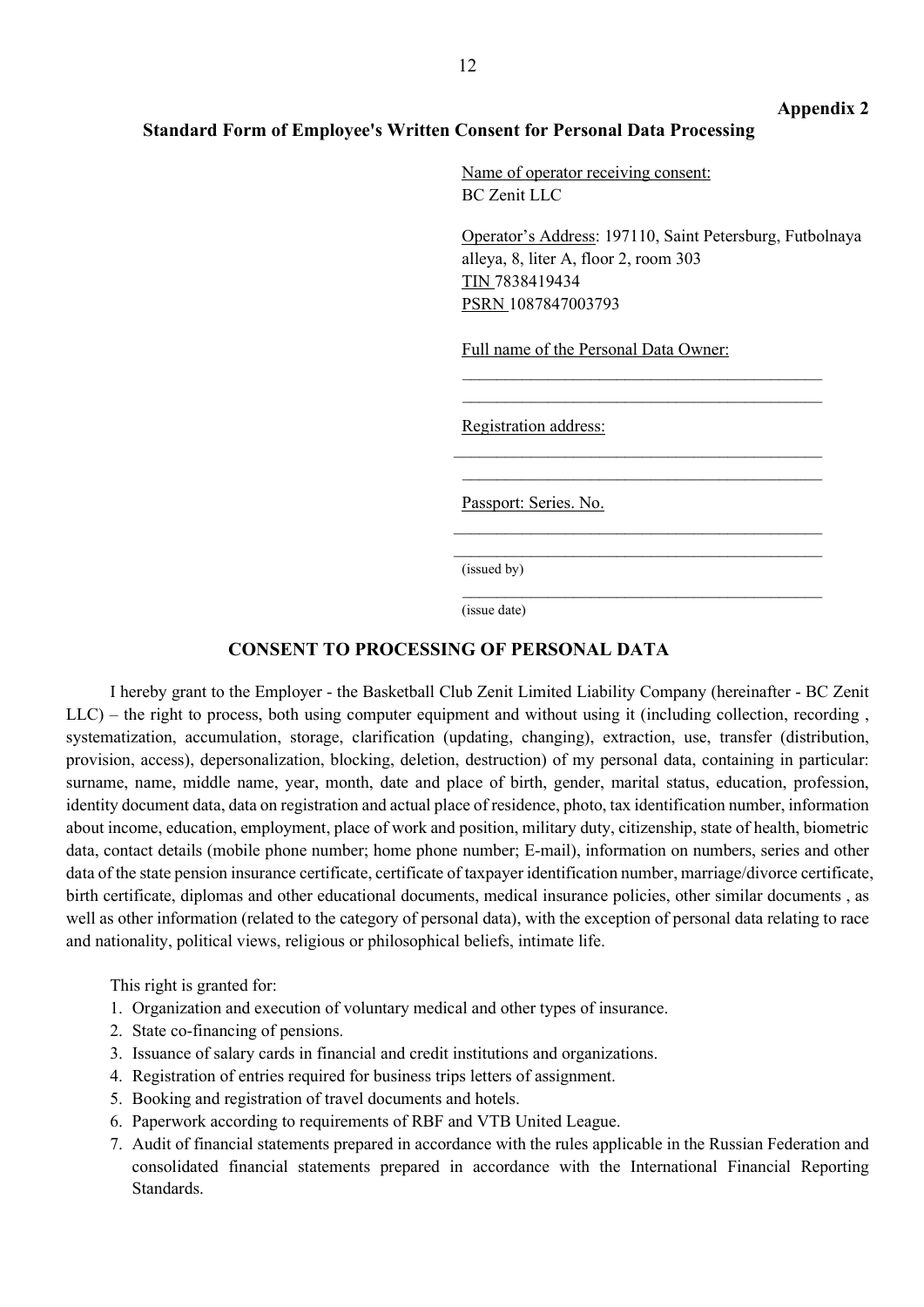- 8. Checks of compliance with information on the pension rights of the insured by the Pension Fund of the Russian Federation.
- 9. Determination of fitness for work, prevention of occupational diseases and sport injuries in accordance with the provisions of Art. 348.3 of the Labor Code of the Russian Federation

I agree to the transfer, including cross-border, of my personal data to third parties in the amount necessary to achieve the above objectives.

The rights mentioned above and consent to processing of my personal data are granted to the operator for the duration of my work with BC Zenit LLC, with the exception of the right to process personal data for state and nonstate pension provision, audit of financial statements prepared in accordance with the current rules of the Russian Federation and consolidated financial statements prepared in accordance with the International Financial Reporting Standards, which is of unlimited duration, as well as with the exception of the right to personal data processing in order to provide social benefits and guarantees stipulated by local regulations of BC Zenit LLC, which is granted for the duration of these benefits and guarantees.

This consent is valid from the date of its signing by Personal Data Owner.

The revocation of this consent can be performed at any time on the basis of a written statement of the Personal Data Owner.

Date \_\_\_\_\_\_\_\_\_\_\_\_\_\_\_\_\_\_\_\_\_\_ Signature of the Personal Data Owner  $\blacksquare$ Full name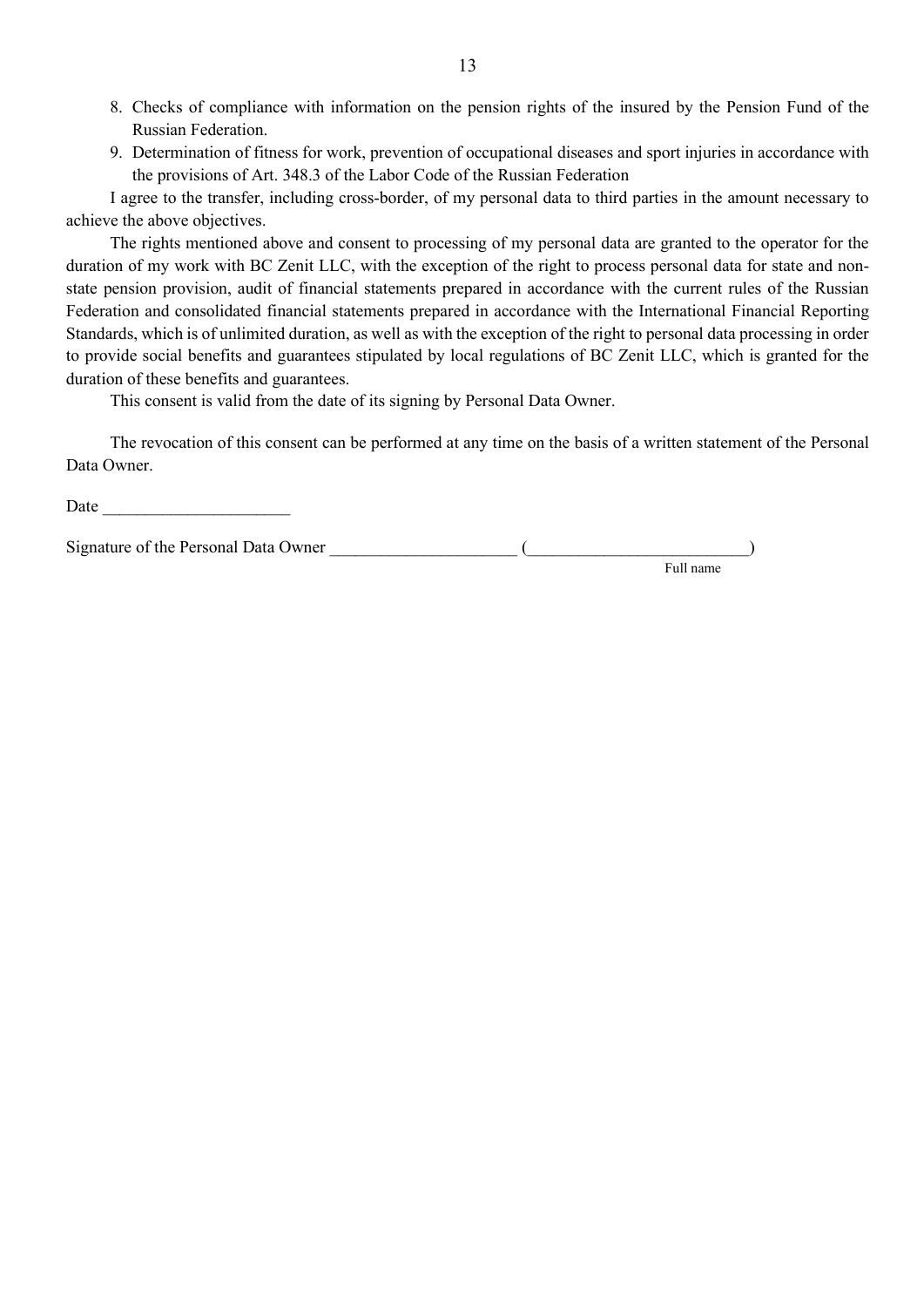### **Appendix 3**

## **Personal Data Destruction Act (Standard Form)**

<span id="page-13-0"></span>

| Commission empowered by Order No. | dated |
|-----------------------------------|-------|
| Composed of:                      |       |
| $Chairman -$                      |       |

 $\_$  , and the set of the set of the set of the set of the set of the set of the set of the set of the set of the set of the set of the set of the set of the set of the set of the set of the set of the set of the set of th  $\_$  , and the set of the set of the set of the set of the set of the set of the set of the set of the set of the set of the set of the set of the set of the set of the set of the set of the set of the set of the set of th  $\_$  , and the set of the set of the set of the set of the set of the set of the set of the set of the set of the set of the set of the set of the set of the set of the set of the set of the set of the set of the set of th

Members –

selected the personal data carriers and found that in accordance with the requirements of the guidelines for information protection \_\_\_\_\_\_\_\_\_\_\_\_\_\_\_\_\_\_\_\_\_\_\_\_\_\_\_\_\_\_\_\_\_\_\_, the information recorded on them while in operation is subject to guaranteed destruction:

| <b>Item</b> | Date | <b>Carrier type</b> | Registration number of the personal<br>data carrier | <b>Note</b> |
|-------------|------|---------------------|-----------------------------------------------------|-------------|
|             |      |                     |                                                     |             |
|             |      |                     |                                                     |             |

Total removable carriers

(in numbers and in words)

On these carriers, personal data has been destroyed by

(erasing using guaranteed data destruction device, mechanical destruction, etc.)

\_\_\_\_\_\_\_\_\_\_\_\_\_\_\_\_\_\_\_\_\_\_\_\_\_\_\_\_\_\_\_\_\_\_\_\_\_\_\_\_\_\_\_\_\_\_\_\_\_\_\_\_\_\_\_\_\_\_\_\_\_\_\_\_\_\_\_\_\_\_\_\_\_\_\_\_

\_\_\_\_\_\_\_\_\_\_\_\_\_\_\_\_\_\_\_\_\_\_\_\_\_\_\_\_\_\_\_\_\_\_\_\_\_\_\_\_\_\_\_\_\_\_\_\_\_\_\_\_\_\_\_\_\_\_\_\_\_\_\_\_\_\_\_\_\_\_\_\_\_\_\_\_

The listed personal data carriers have been destroyed by

(cutting, burning, mechanical destruction, etc.)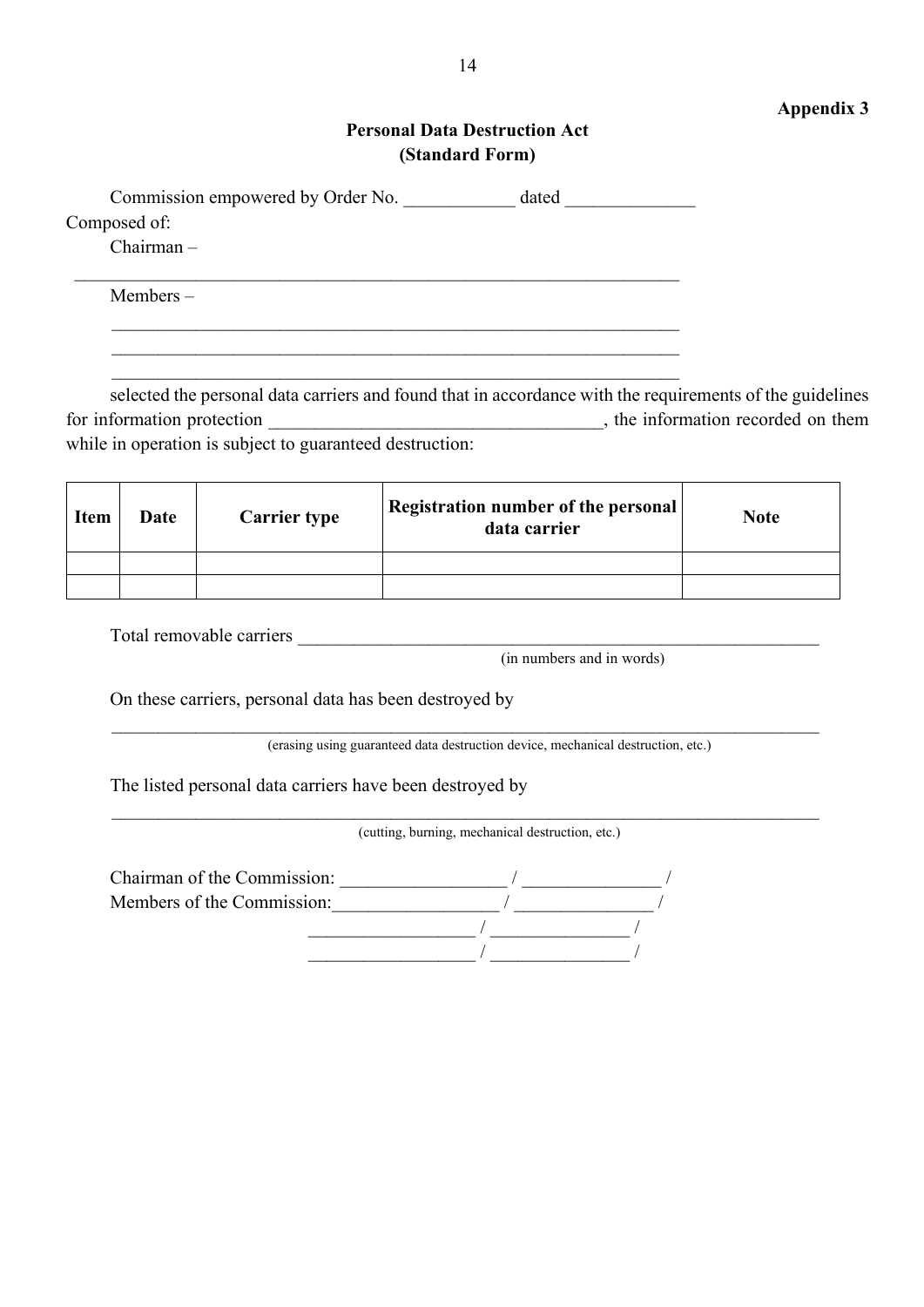# **Personal Data Owners Request Log on the Exercise of their Legal Rights in the Sphere of Personal Data Protection in BC Zenit LLC**

<span id="page-14-0"></span>

| $N_2$<br>$\Pi/\Pi$ | Date, No. and<br>details of the<br>request | <b>Requesting Person</b> | <b>Requested</b><br>information and<br>purpose of its<br>obtaining | Mark on provision or<br>refusal to provide<br>information | Date of transfer/refusal   Reason for<br>to provide information | refusal | <b>Signature of</b><br>responsible employee |
|--------------------|--------------------------------------------|--------------------------|--------------------------------------------------------------------|-----------------------------------------------------------|-----------------------------------------------------------------|---------|---------------------------------------------|
|                    |                                            |                          |                                                                    |                                                           |                                                                 |         |                                             |
|                    |                                            |                          |                                                                    |                                                           |                                                                 |         |                                             |
|                    |                                            |                          |                                                                    |                                                           |                                                                 |         |                                             |
|                    |                                            |                          |                                                                    |                                                           |                                                                 |         |                                             |
|                    |                                            |                          |                                                                    |                                                           |                                                                 |         |                                             |
|                    |                                            |                          |                                                                    |                                                           |                                                                 |         |                                             |
|                    |                                            |                          |                                                                    |                                                           |                                                                 |         |                                             |
|                    |                                            |                          |                                                                    |                                                           |                                                                 |         |                                             |
|                    |                                            |                          |                                                                    |                                                           |                                                                 |         |                                             |
|                    |                                            |                          |                                                                    |                                                           |                                                                 |         |                                             |
|                    |                                            |                          |                                                                    |                                                           |                                                                 |         |                                             |
|                    |                                            |                          |                                                                    |                                                           |                                                                 |         |                                             |
|                    |                                            |                          |                                                                    |                                                           |                                                                 |         |                                             |
|                    |                                            |                          |                                                                    |                                                           |                                                                 |         |                                             |
|                    |                                            |                          |                                                                    |                                                           |                                                                 |         |                                             |
|                    |                                            |                          |                                                                    |                                                           |                                                                 |         |                                             |
|                    |                                            |                          |                                                                    |                                                           |                                                                 |         |                                             |
|                    |                                            |                          |                                                                    |                                                           |                                                                 |         |                                             |
|                    |                                            |                          |                                                                    |                                                           |                                                                 |         |                                             |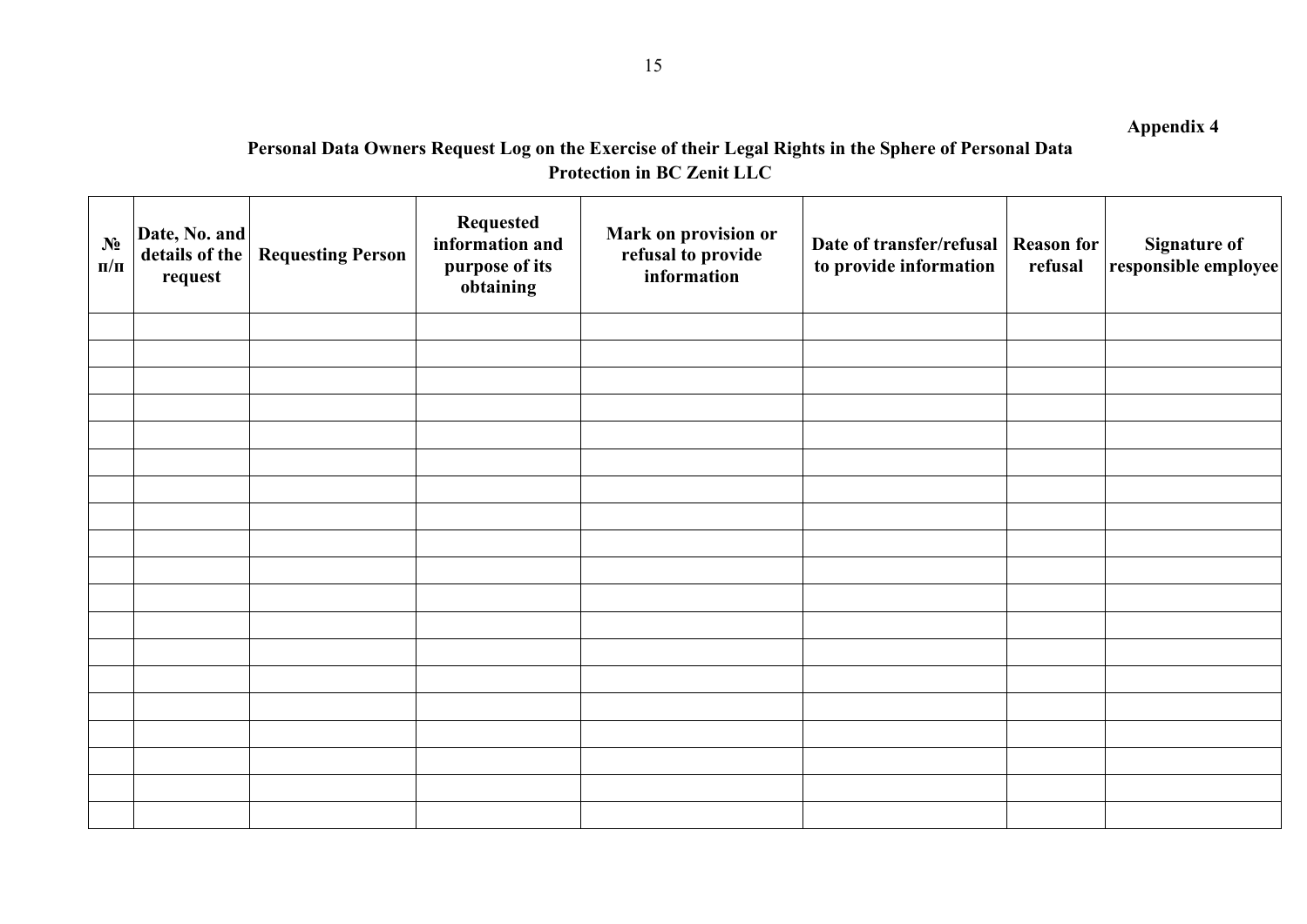## <span id="page-15-0"></span>**Appendix 5 Standard Form of Response to the Personal Data Owner about Processed Personal Data**

**Dear \_\_\_\_\_\_\_\_\_\_\_\_\_\_\_\_\_\_\_\_\_\_\_\_\_\_\_\_\_\_\_\_\_\_\_\_\_\_\_\_\_\_\_\_\_\_\_\_\_\_\_\_\_\_!**

(Name and middle name of the data owner)

In response to your request, we inform you. On the basis of

BC Zenit LLC, registered at: 197110, Russian Federation, Saint Petersburg, Futbolnaya alleya, 8, liter A, floor 2, room 303, processes the following information containing your personal data:

\_\_\_\_\_\_\_\_\_\_\_\_\_\_\_\_\_\_\_\_\_\_\_\_\_\_\_\_\_\_\_\_\_\_\_\_\_\_\_\_\_\_\_\_\_\_\_\_\_\_\_\_\_\_\_\_\_\_\_\_\_\_\_\_\_\_\_\_\_\_\_\_\_\_\_\_\_\_\_\_ \_\_\_\_\_\_\_\_\_\_\_\_\_\_\_\_\_\_\_\_\_\_\_\_\_\_\_\_\_\_\_\_\_\_\_\_\_\_\_\_\_\_\_\_\_\_\_\_\_\_\_\_\_\_\_\_\_\_\_\_\_\_\_\_\_\_\_\_\_\_\_\_\_\_\_\_\_\_\_\_ \_\_\_\_\_\_\_\_\_\_\_\_\_\_\_\_\_\_\_\_\_\_\_\_\_\_\_\_\_\_\_\_\_\_\_\_\_\_\_\_\_\_\_\_\_\_\_\_\_\_\_\_\_\_\_\_\_\_\_\_\_\_\_\_\_\_\_\_\_\_\_\_\_\_\_\_\_\_\_\_

\_\_\_\_\_\_\_\_\_\_\_\_\_\_\_\_\_\_\_\_\_\_\_\_\_\_\_\_\_\_\_\_\_\_\_\_\_\_\_\_\_\_\_\_\_\_\_\_\_\_\_\_\_\_\_\_\_\_\_\_\_\_\_\_\_\_\_\_\_\_\_\_\_\_\_\_\_\_\_\_ \_\_\_\_\_\_\_\_\_\_\_\_\_\_\_\_\_\_\_\_\_\_\_\_\_\_\_\_\_\_\_\_\_\_\_\_\_\_\_\_\_\_\_\_\_\_\_\_\_\_\_\_\_\_\_\_\_\_\_\_\_\_\_\_\_\_\_\_\_\_\_\_\_\_\_\_\_\_\_\_

\_\_\_\_\_\_\_\_\_\_\_\_\_\_\_\_\_\_\_\_\_\_\_\_\_\_\_\_\_\_\_\_\_\_\_\_\_\_\_\_\_\_\_\_\_\_\_\_\_\_\_\_\_\_\_\_\_\_\_\_\_\_\_\_\_\_\_\_\_\_\_\_\_\_\_\_\_\_\_\_

Details of information, documentation and other data

The specified information is processed and used in order to:

« $\longrightarrow$  20.

(signature, name)